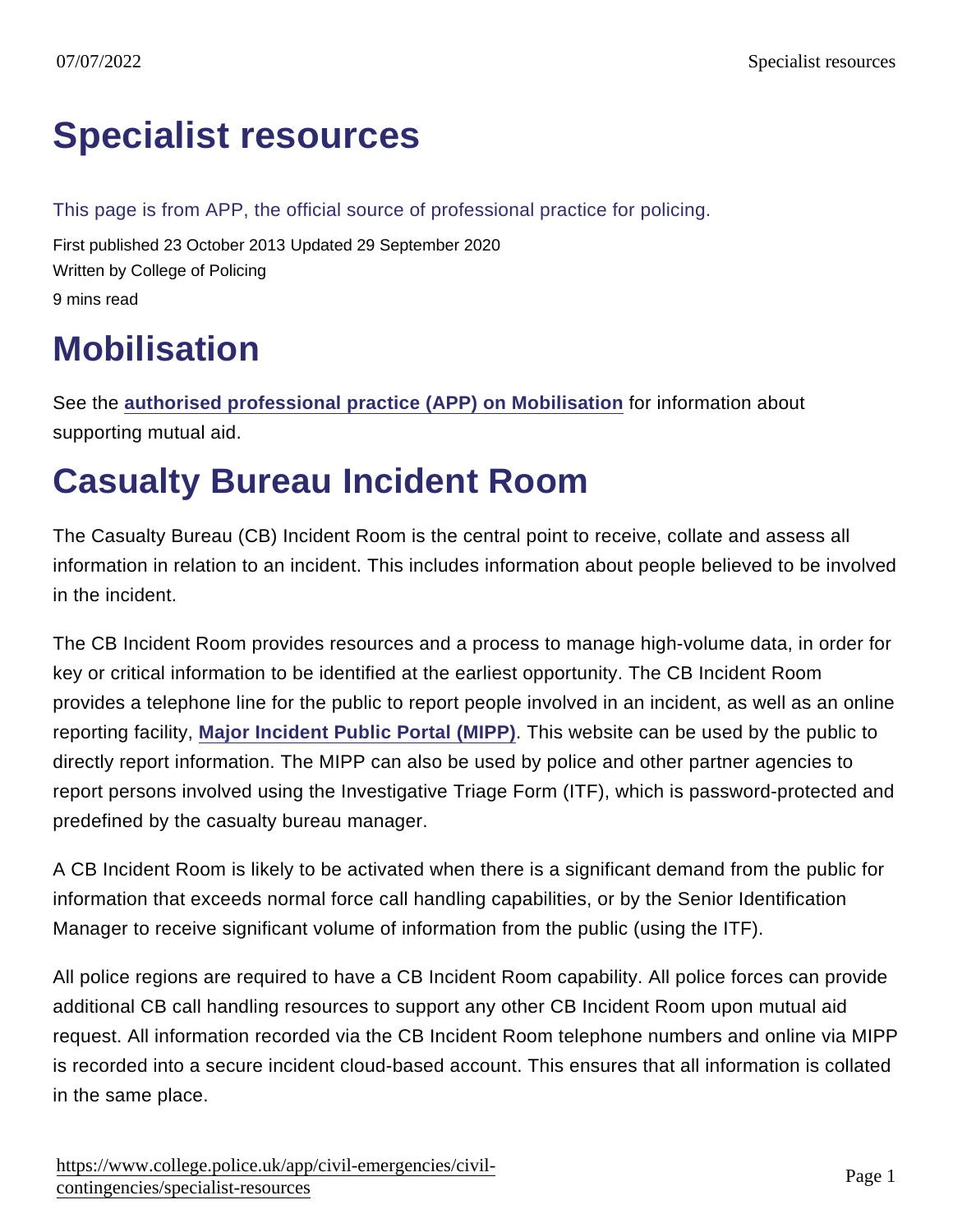When the CB Incident Room is activated for a mass fatality incident, it manages all information in relation to the recovery, reconciliation, identification and repatriation of victims and criminal investigation.

## Mass fatality incidents

A mass fatality incident is any incident where the number of fatalities is greater than normal local arrangements can manage.

The strategic coordinating group (SCG) should declare the incident as a mass fatality and discuss the consequences of this declaration with all responding agencies involved.

Specialist resources are available to assist in the response to mass fatality incidents. See also APP on [disaster victim identification](https://www.app.college.police.uk/app-content/civil-contingencies/disaster-victim-identification/) .

#### Senior identification manager

The senior identification manager (SIM) is an experienced and accredited [PIP Level 3](https://www.app.college.police.uk/app-content/investigations/introduction/#pip-level-3)  (Professionalising the Investigation Process) senior investigating officer (SIO). They will have received additional training on mass fatalities and the identification of the deceased – see [disaster](https://www.app.college.police.uk/app-content/civil-contingencies/disaster-victim-identification/) [victim identification coordination](https://www.app.college.police.uk/app-content/civil-contingencies/disaster-victim-identification/) .

#### Mass fatality coordination group

When a mass fatality incident is declared, a mass fatality coordination group (MFCG) is formed. This group coordinates all aspects of the disaster victim identification (DVI) process on behalf of the strategic commander. The MFCG reports to the SCG. The MFCG is chaired by the coroner and attended by the SIM. The coroner and/or the SIM attend SCG meetings to provide updates on the DVI process.

The MFCG can meet at any suitable location and has command of the tactical and operational response to the incident in relation to the deceased.

Potential group members include:

- HM coroner (chair)
- SIM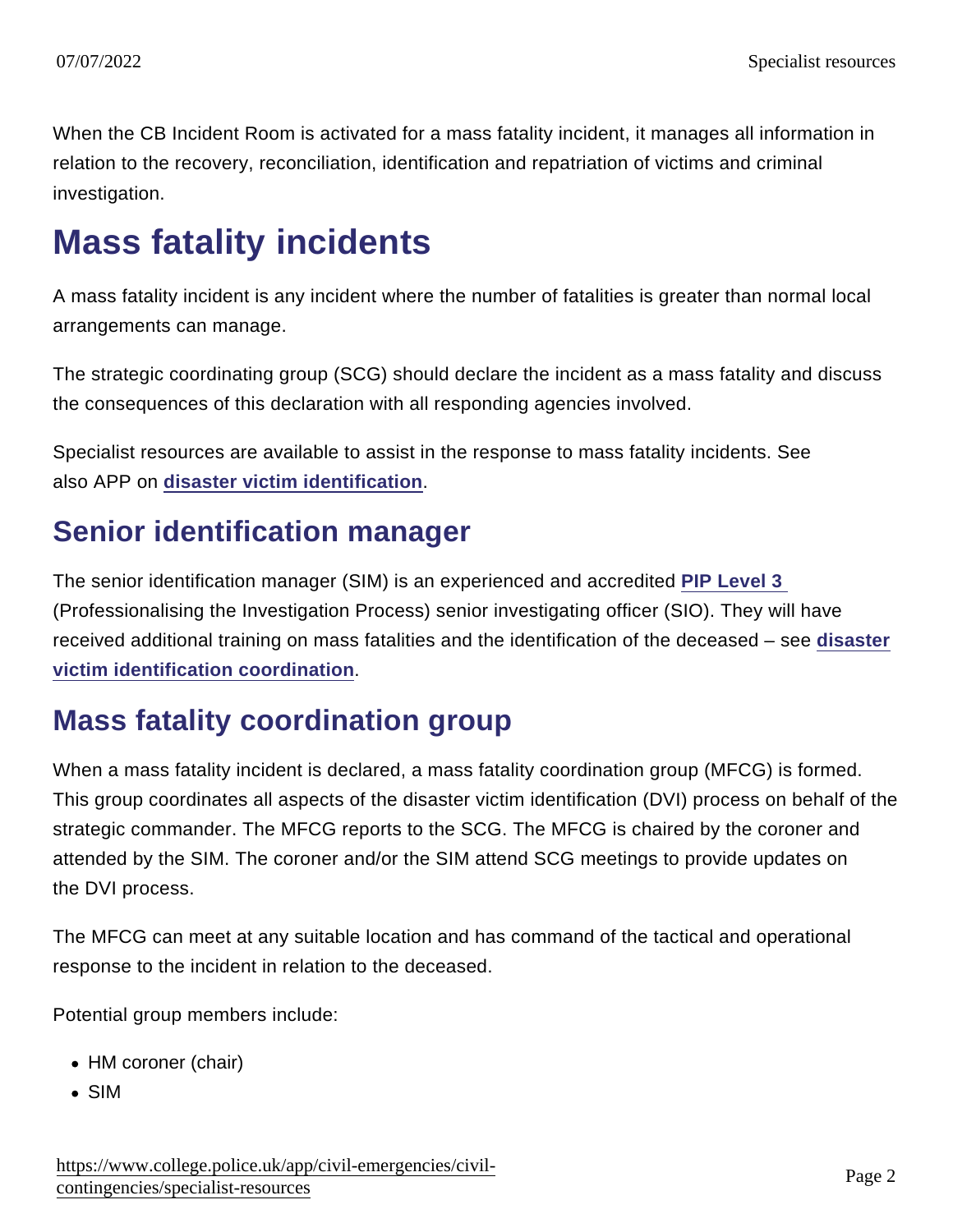- SIO can be represented by the SIM
- deputy SIM(s) as appointed
- casualty bureau manager
- scene evidence recovery manager (SERM)
- crime scene manager or bomb scene manager
- police mortuary operations coordinator (PMOC)
- family liaison coordinator
- survivor and/or family and friends centre managers (if these have been established)
- documentation team coordinator
- planning and logistics manager (if appointed)
- finance manager (local authority)
- chief executive of the local authority or their representative

### **Considerations**

Factors to consider in the decision to declare a mass fatality incident include:

- view of the coroner
- view of the SIM or SIO
- number of deceased known or believed to be dead
- location of the deceased
- level of fragmentation of the deceased
- contamination of the deceased
- criminal investigation requirements and forensic evidence recovery
- current mortuary capacity
- availability of the identified emergency mortuary provision

### **Principles**

Lord Justice Clarke identified four principles for dealing with fatalities:

- provision of honest and, as far as possible, accurate information at all times and at every stage
- respect for the deceased and the bereaved
- a sympathetic and caring approach throughout
- the avoidance of mistaken identification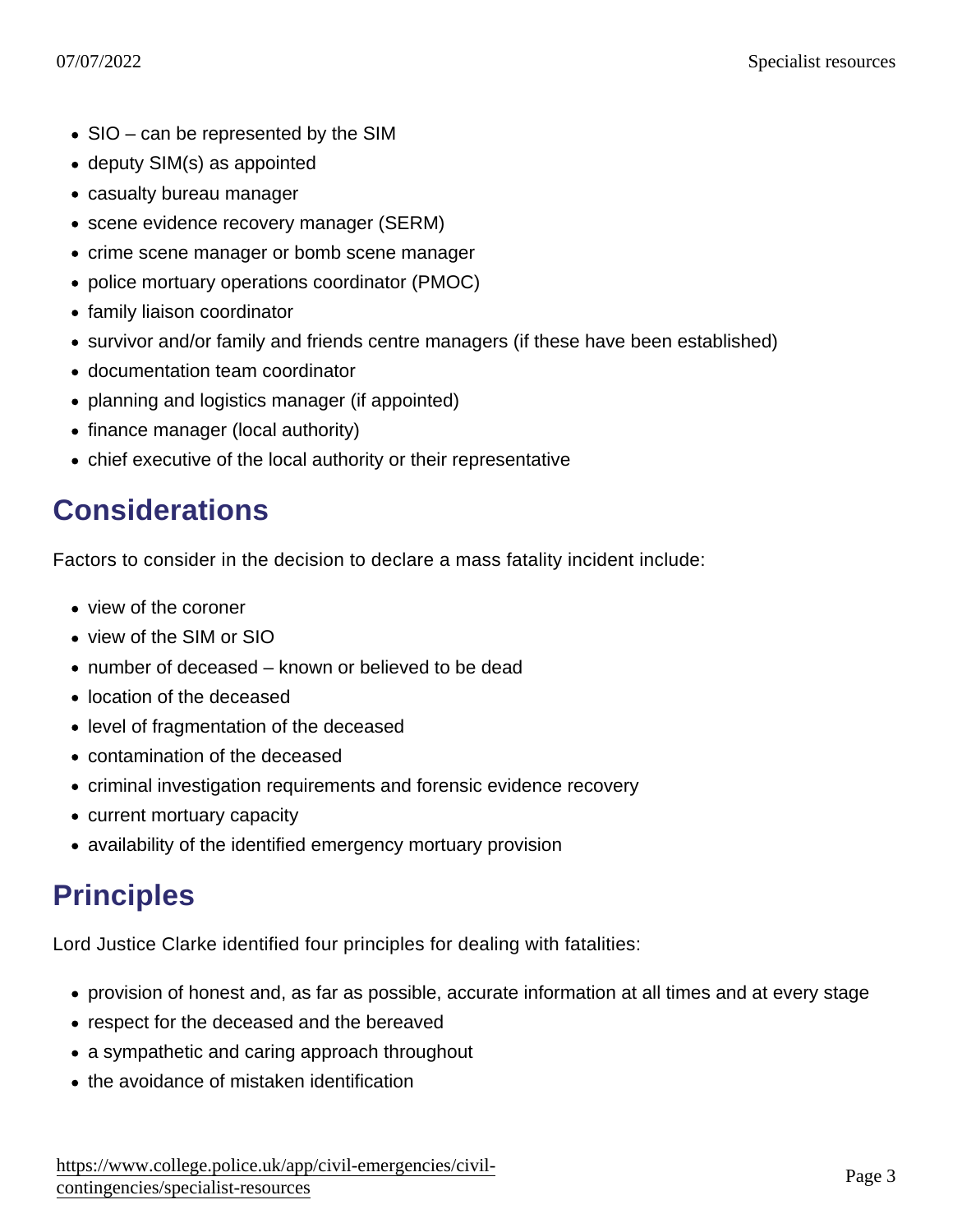These principles should be followed when identifying the deceased and, particularly, when dealing with mass fatality incidents. For more information see [Public Inquiry into the Identification of](http://webarchive.nationalarchives.gov.uk/20050523205851/http:/ukresilience.info/contingencies/dwd/dwdrevised.pdf) [Victims Following Major Transport Accidents: Report of Lord Justice Clarke \(2001\)](http://webarchive.nationalarchives.gov.uk/20050523205851/http:/ukresilience.info/contingencies/dwd/dwdrevised.pdf) (section 34.1, pages 148–149).

### Disaster victim identification coordination

The UK response to DVI is coordinated by a central team attached to NPoCC.

UK DVI work with the Home Office, the Foreign and Commonwealth Office (FCO) and UK police forces to provide a standardised response that facilitates mutual aid nationally. The response is tested and exercised, and is capable of immediate deployment. The response is under the direction of – and accountable to – an NPCC lead.

DVI is available to all forces, and is delivered by officers and staff trained in specialist roles.

#### DVI tactical adviser to strategic command

Nationally there are a number of SIMs trained to PIP Level 4 who are available to provide support to both the police strategic commander and the appointed SIM in these incidents. Where a force does not have this capability, the response can be activated through the UK DVI coordinators or through NPoCC.

For further information see APP on [disaster victim identification](https://www.app.college.police.uk/app-content/civil-contingencies/disaster-victim-identification/) .

### DVI support to the FCO

The NPCC has a memorandum of understanding with the FCO to provide support to an incident abroad that involves British nationals.

This response can be UK-based call handling or casualty bureau and family liaison, or can include the deployment of DVI resources abroad.

The response is coordinated by the UK DVI team who provide support to the on-call region and liaise with government departments involved to provide the link to national policing.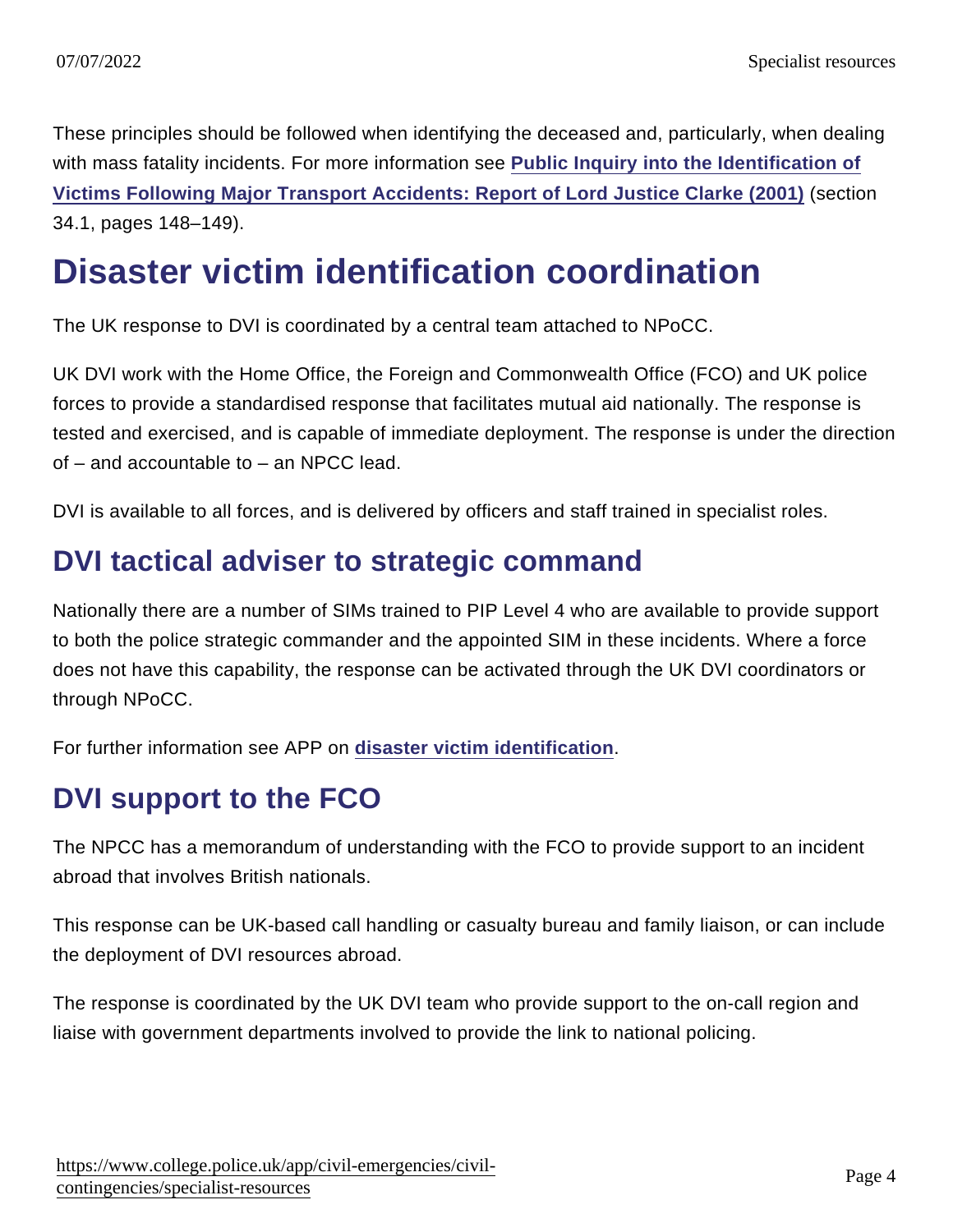To provide the required cover, each of the nine police regions of England, Wales and Northern Ireland are on call for five weeks at a time on a rota. On-call cover is required for the roles of:

- gold commander
- SIM
- $\cdot$  SIO
- casualty bureau
- family liaison

## CBRN staff

Chemical, biological, radiological and nuclear (CBRN)-trained staff are trained to wear specialist personal protective equipment, including a respirator, to perform their role and to enter environments that are confirmed, or suspected, to be contaminated.

CBRN staff include:

- firearms officers
- public order specialists
- police search advisers (PolSAs)
- licensed search officers
- crime scene investigators
- DVI staff

# Police support units

A police support unit (PSU) is a numerically fixed body of officers equipped and trained to a command minimum standard (Public Order Mutual Aid Standard).

The standard structure for a PSU is:

- one PSU commander (inspector)
- three serials each serial comprises one sergeant and seven constables

The basic formation of a PSU allows for effective deployment of resources as a standard unit.

# Basic deployment units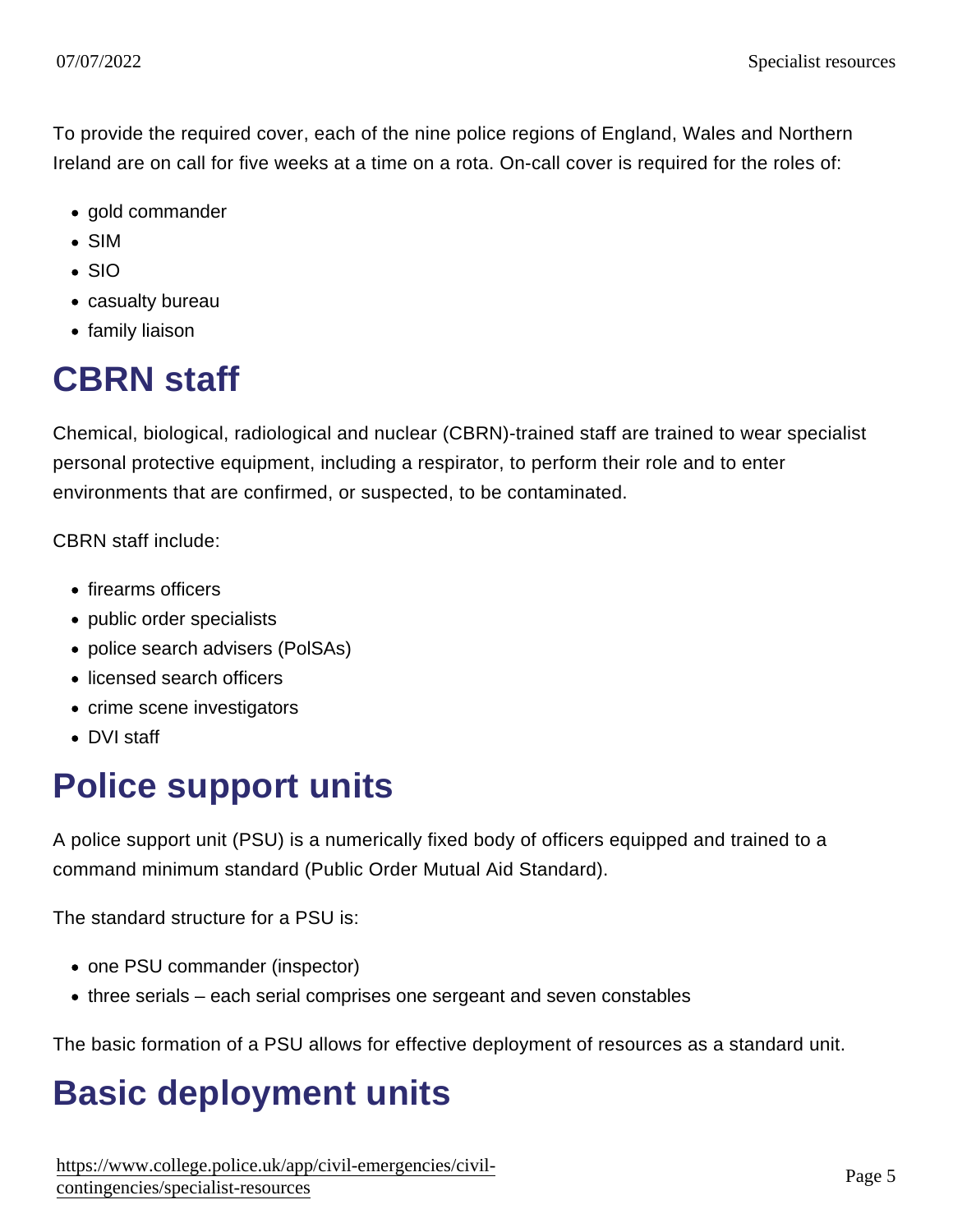A basic deployment unit (BDU) consists of:

- one inspector
- three sergeants
- 21 constables who are not public order mutual aid trained

Not all emergencies require public order skilled officers, and so forces should also have the capacity to provide BDUs where appropriate and at the request of NPoCC.

## Interoperability and organisation

A key component of interoperability is that resources from different forces can work together during a mobilisation event.

Resources deployed to an affected force may be organised into larger teams. The advantage of this is that individuals form part of a team. This makes it easier for them to identify with colleagues and to be linked to a chain of command. It also allows for more efficient briefing and debriefing.

Due to the diversity of professions within the police, there is no prescriptive model for grouping resources. The ethos of organising staff into groups does, however, apply to most deployments regardless of the numbers or roles involved.

#### Basic mobilisation units

In relation to the movement and deployment of general police resources, it is possible to build on existing structures. This enables large-scale and effective groups to be organised.

The core unit for grouping resources is the basic mobilisation unit (BMU). The BMU incorporates the structures associated with the PSU, as follows:

- one commander (for example, chief inspector)
- three PSUs (comprising three inspectors, nine sergeants and 63 constables)

If required, the BMU can be grouped by multiples of three to form larger units. As they expand, these units become intermediate mobilisation units (IMUs) and advanced mobilisation units (AMUs):

• IMU = one commander (for example, superintendent) and three BMUs